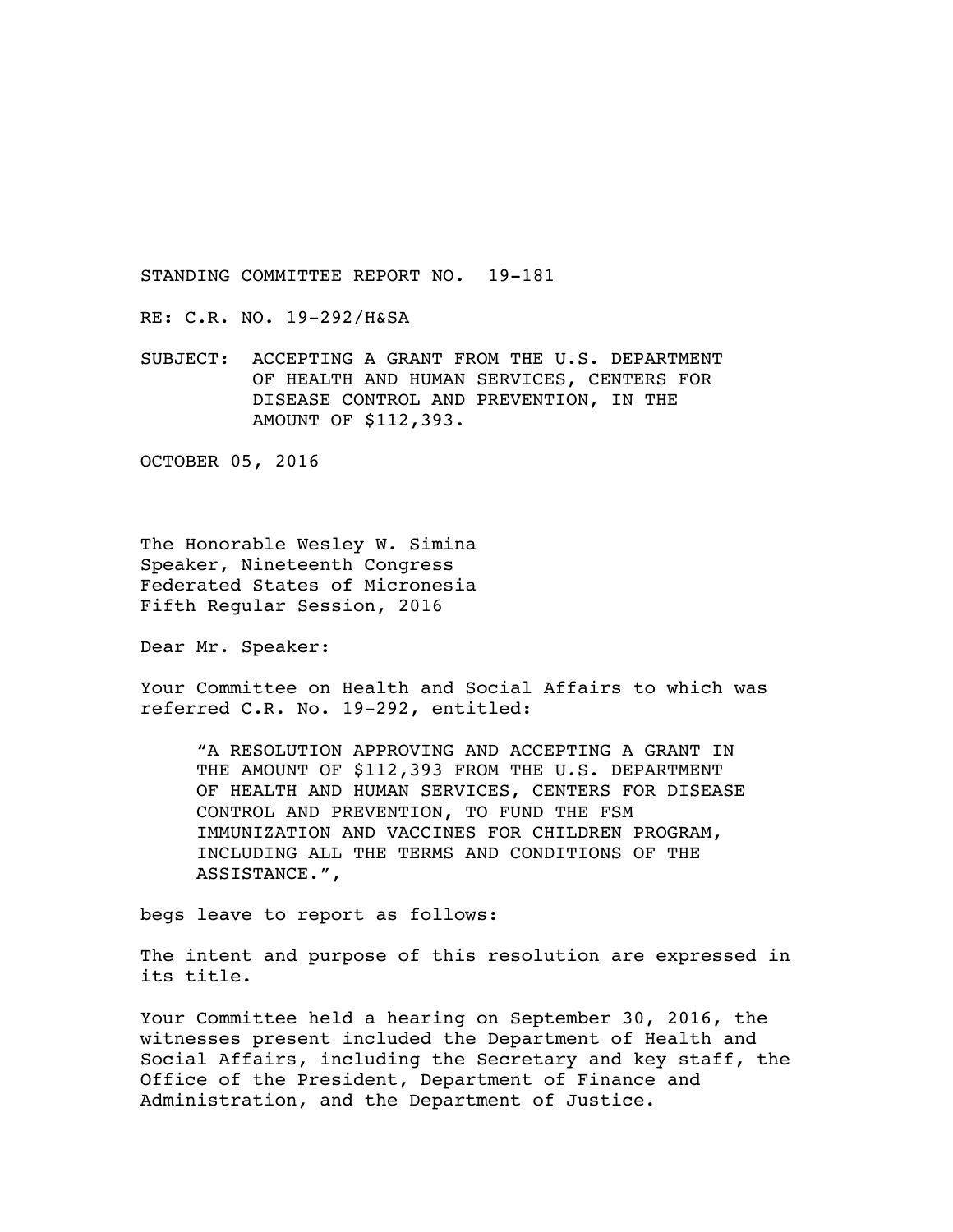STANDING COMMITTEE REPORT NO. 19-181

RE: C.R. NO. 19-292/H&SA

SUBJECT: ACCEPTING A GRANT FROM THE U.S. DEPARTMENT OF HEALTH AND HUMAN SERVICES, CENTERS FOR DISEASE CONTROL AND PREVENTION, IN THE AMOUNT OF \$112,393.

OCTOBER 05, 2016

The program that this grant funding will support is well known to the Committee. Your Committee is largely satisfied with the work that the Department is doing to immunize the children of our Nation. However, it notes, as in past hearings, that more work needs to be done to reach the children in remote locations. The Department stated that several initiatives have been designed to address this matter.

During this fiscal year three grant awards have been made for this program. The immunization budget summary for this year is attached for reference.

Your Committee on Health and Social Affairs is in accord with the intent and purpose of C.R. No. 19-292, and recommends its adoption in the form attached hereto.